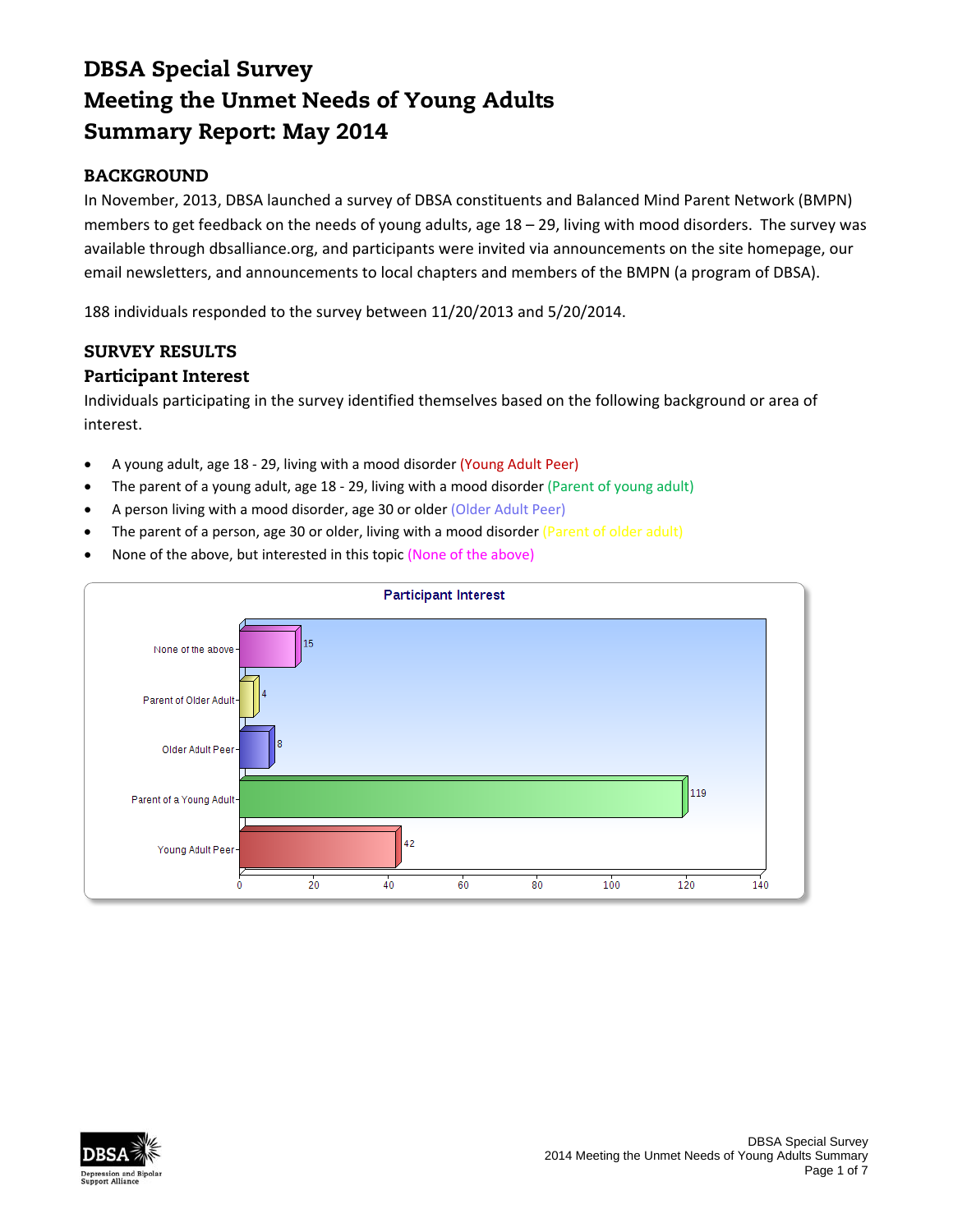# Most Important Mental Health Related Issues Facing a Person Age 18 - 29

Respondent were asked two questions to provide their perspective on the most and second most important issues facing young adults, age 18 – 29. Selection choices included:

- Accessing adequate mental health care services (Mental Health Services)
- Developing/maintaining relationships and/or a circle of friends (Relationships)
- Living independently (Living Independently)
- Finding/maintaining employment (Employment) (Employment)
- Succeeding in school (School)
- Evaluating disclosure to friends, extended family, and/or co-workers (Disclosure)
- Other (Other)



While the majority of overall respondents selected "Accessing adequate mental health care services" as the most important issue (27%), the subset of young adult respondents selected "Developing/maintaining relationships and/or a circle of friends" as the most important issue (40%) facing a person age 18 – 29. "Developing/maintaining relationships and/or a circle of friends" was also identified by the both the entire group and the subset of young adults as the second most important issue (24% selection by both groups) facing this age group.



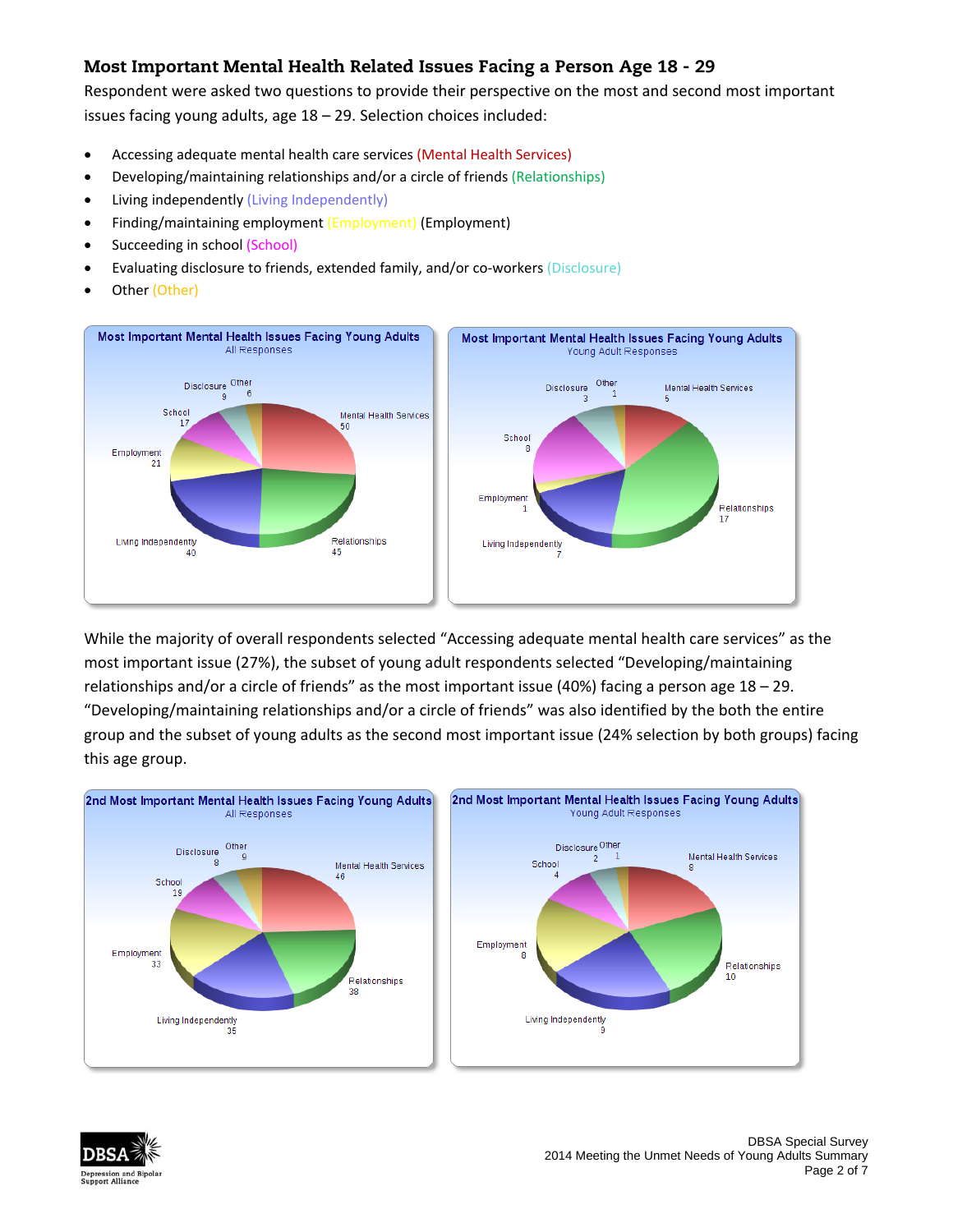## Most Important Factors for Finding/Maintaining Employment

Respondent were asked to select the two factors from the list below that they felt were the most important in helping a person a person, age 18 – 29, find/maintain employment.

- Finding a profession that will allow life balance/accommodations to support wellness (Balance)
- Understanding how to ask for accommodations at work to support wellness (Accommodations)
- Explaining gaps in school or employment due to mental health issues when interviewing (Gaps)
- Addressing fear of disclosure at work (Disclosure) (Disclosure)



## Most Important Factors to Help Access Adequate Mental Health Care Services

Respondent were asked to select the two factors from the list below that they felt were the most important in helping a person a person, age 18 – 29, access adequate Mental Health Care Services.

- Connecting with community mental health services (Community Services)
- Connecting with campus mental health services (Campus Services)
- Obtaining financial assistance for independent health services (Financial Assistance)
- Understanding how to leverage parents' health care coverage (Parents' Coverage) (Parents Coverage)
- Availability of mental health professionals (Availability of Professionals)
- Understanding medications and how to finance them (Medication Support)
- Realizing that receiving mental health care is not a personal weakness or something to be embarrassed about (Realizing Not a Weakness)



![](_page_2_Picture_17.jpeg)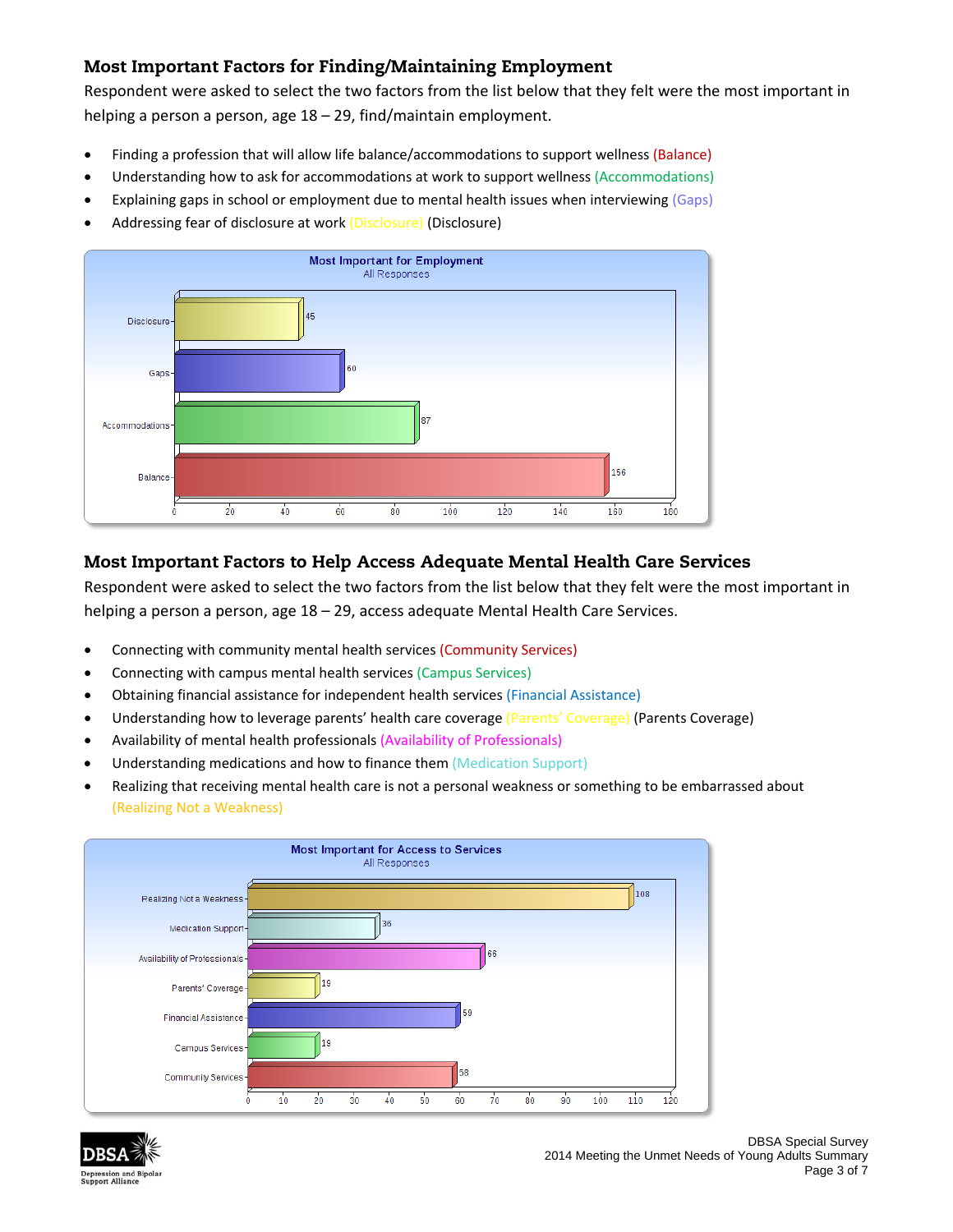# Most Important Factors for Developing or Maintaining Relationships and/or Friendships

Respondent were asked to select the two factors from the list below that they felt were the most important in helping a person a person, age 18 – 29, develop/maintain relationships and/or a circle of friends.

- Knowing ways to introduce the topic (Introducing Topic)
- Understanding the pros and cons of disclosure (Disclosure)
- Connecting with others that live with mental health conditions (Connecting with Peers)
- Acquiring skills to help sort out if positive/negative feelings towards a friend or love interest are symptoms or genuine (Skills to Discern) (Skills to Discern)
- Understanding when it might be necessary to let go of a friendship that is detrimental to your wellness (Letting Go)
- Integrating two different circles of friends (those living with and those who do not) (Two Circles)
- Developing skills to sort out how to maintain positive self‐care without bending to negative social pressures (Skill for Self‐care)
- Knowing how to mend friendships that may have been damaged by symptomatic behaviors (Mending Friendships)

![](_page_3_Figure_10.jpeg)

## Most Important Factors to Help Living Independently

Respondent were asked to select the two factors from the list below that they felt were the most important in helping a person a person, age 18 – 29, live independent from parental support.

- Developing adequate personal, financial, and household skills prior to independent living (Skills)
- Developing consistent personal wellness strategy habits and routines (Wellness Strategies)
- Support for finding employment (Employment)
- Securing housing support (Housing) (Housing)
- Establishing boundaries (Boundaries)

![](_page_3_Figure_18.jpeg)

![](_page_3_Picture_19.jpeg)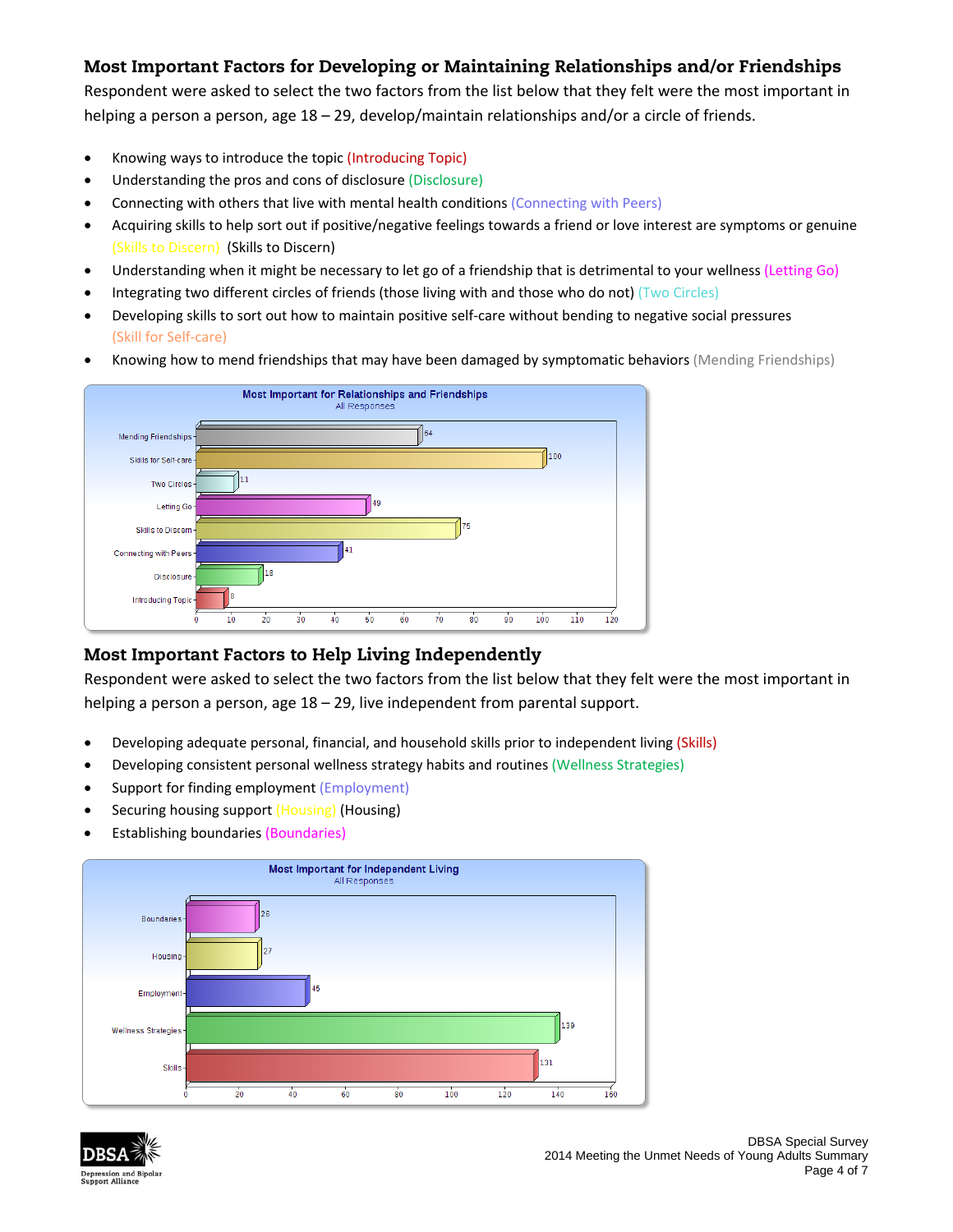## Most Important Factors for Success in College or at University

Respondent were asked to select the two factors from the list below that they felt were the most important in helping a person a person, age 18 – 29, succeed in college or at university.

- Balancing course loads and extracurricular activities to ensure adequate rest and reduce anxiety (Balance)
- Managing academic success expectations (Expectations)
- Finding and maintaining strong network of peers/friends for emotional support (Support Network)
- Developing consistent personal wellness strategy habits and routines (Wellness Strategies) (Wellness Strategies)
- Availability of mental health resources through the college or university (Availability of Resources)
- Understanding how to navigate personal, medical and emotional crises when far away from home (Navigating Crisis)
- Knowing how to access and navigate the college or university's official accommodations process through its student disabilities office (Accommodations)

![](_page_4_Figure_9.jpeg)

#### Most Important Factors to Help Evaluate Disclosure

Respondent were asked to select the two factors from the list below that they felt were the most important in helping a person a person, age 18 – 29, evaluate disclosure to friends, extended family, and/or co-workers.

- Understanding ways to introduce the topic (Introducing Topic)
- Understanding the pros and cons of disclosure (Pros and Cons)
- Finding a group of people to trust (Trust)
- General awareness by public about the myths and facts of mental health (Public Awareness) (Public Awareness)

![](_page_4_Figure_16.jpeg)

![](_page_4_Picture_17.jpeg)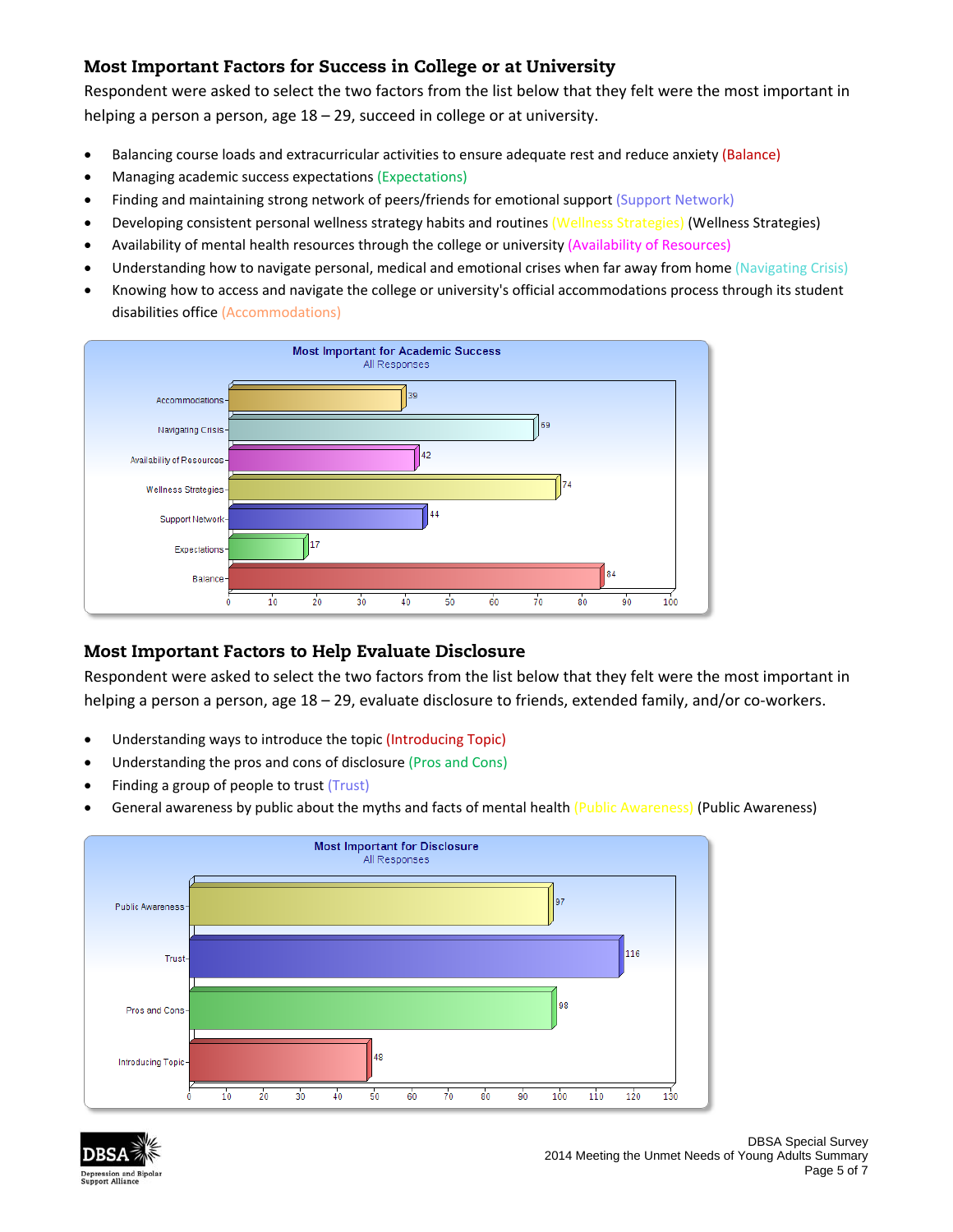# Additional Issues Critical to Address

Respondent were asked to share any additional issues they felt were critical to address for young adults, age 18 – 29). The following is a sample of the responses provided by individuals who identified as a young adult living with a mood disorder.

- The overwhelming pressure to be "good enough" and be as perfect as possible.
- Recognizing a backslide into illness so that it can be stopped before it becomes a problem.
- Where to turn in the event of a relapse
- Fears about medication impacting personality and lifestyle can be a major obstacle separate from the stigma of seeking treatment
- A focus on thriving vs. surviving, i.e. pushing individuals to take risks and live passionately while focusing on mental wellness
- Getting an initial diagnosis
- It's easy to feel guilty if you aren't where you wanted to be at this point in life.
- Learning how to not let the label affect self-esteem
- Lack of support
- Getting rid of stigma associated with mental illness
- Dealing with issues of starting your own family (marriage and children)
- Spiritual needs are incredibly important and are not addressed often enough in my opinion.
- I find what holds me back at all anymore is my social skills.
- I have personally had trouble with roommates/housing.
- Setting reasonable goals for successful treatment and life successes
- Keeping up on school work even with stress and mental issues
- Psycho-education
- Personalization of strategies to their own individual needs
- Finding the money to pay to see a psychiatrist and maintain medication or see a counselor
- It's critical for people who struggle with mood disorders to make friends, supportive friends can do a lot to combat symptoms like loneliness and to help when a person is struggling with their symptoms.
- Building a daily routine
- Lack of mental health awareness
- Finding the right medication and in the first place making sure of a correct diagnosis and seeing if medication is absolutely necessary

You may request a complete list of all additional issues shared by all respondents by emailing your request to programs@DBSAlliance.org. Note the list will not contain any identifying information beyond participant interest category. (E.g. Young Adult with Mood Disorder, Parent of Young Adult with Mood Disorder, etc.)

![](_page_5_Picture_26.jpeg)